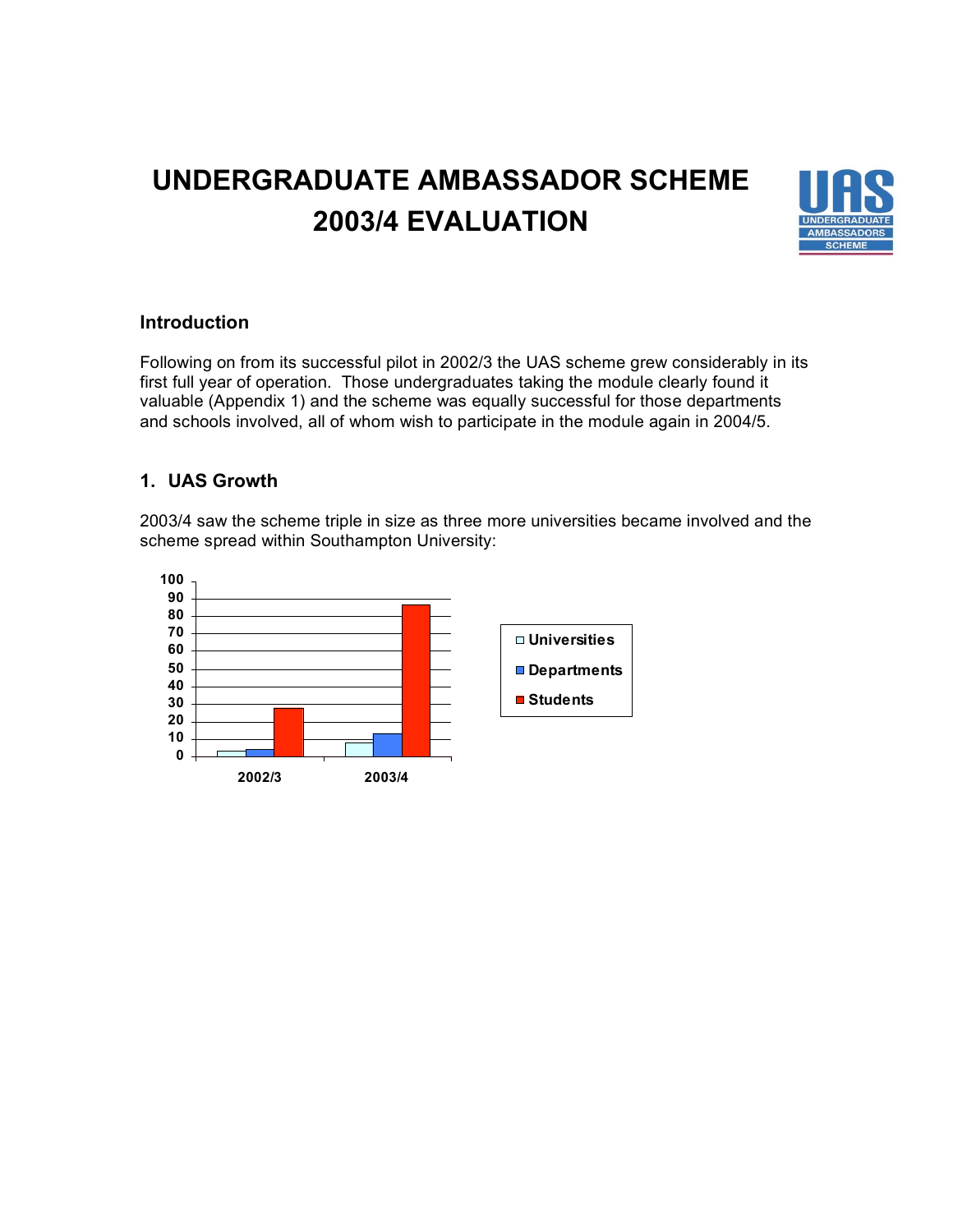## **2. Universities and Departments**

The first Chemistry departments joined the scheme whilst the number of Physics and Maths departments increased:



The universities and departments involved in UAS in 2003/4 were as follows:

#### **University Department**

| <b>Mathematics</b><br><b>Mathematics</b><br><b>Physics</b> |
|------------------------------------------------------------|
| <b>Mathematics</b>                                         |
| Chemistry                                                  |
| Chemistry                                                  |
| Physics                                                    |
| Physics                                                    |
| <b>Mathematics</b>                                         |
| <b>Physics</b>                                             |
| Chemistry                                                  |
| <b>Mathematics</b><br><b>Physics</b>                       |
|                                                            |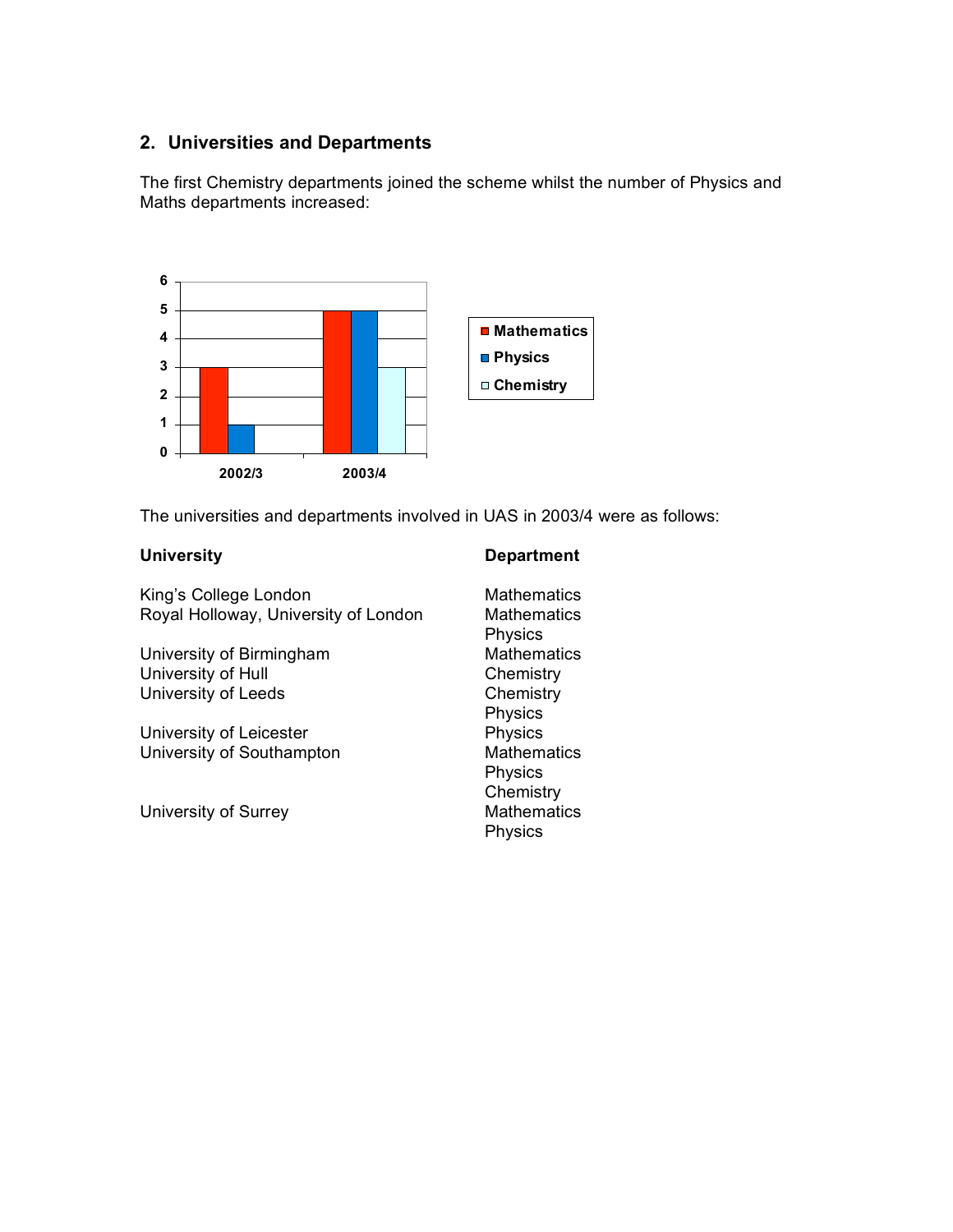### **3. Undergraduates**

Eighty seven undergraduates completed the the UAS module; the subject split between these undergraduates is shown below:



#### **Undergraduate Interest in Teaching**

Tutor feedback indicates that out of the 87 undergraduates involved, the level of interest in teaching registered at the start of the module was as follows:

| Interest in teaching                 | 58%        |
|--------------------------------------|------------|
| Undecided about teaching             | 21%        |
| No interest into going into teaching | <b>21%</b> |

Out of the 69 undergraduates who were interested or undecided at the start of the module 20% (14 undergraduates) are known to have gone on to a teacher training course whilst a further 17% (12 undergraduates) had applied for teacher training but graduated before the outcome was known by university staff.

Those students who did not want to go into teaching were interested in the valuable transferable skills the module enabled them to develop, such as communication, organisation and presentation skills, all sought after by graduate employers.

*"This scheme has also provided me with a unique opportunity to improve my management and presentation skills…"* Fiona, King's College Mathematics graduate

#### **Special Projects**

These included practical sessions within the classroom and in university laboratories, utilisation of interactive methods of teaching such as PowerPoint and the interactive whiteboard, and studies of the ways in which pupils of different age groups learn within the classroom. Examples of the types of Special Projects conducted by the undergraduates can be found in Appendix 2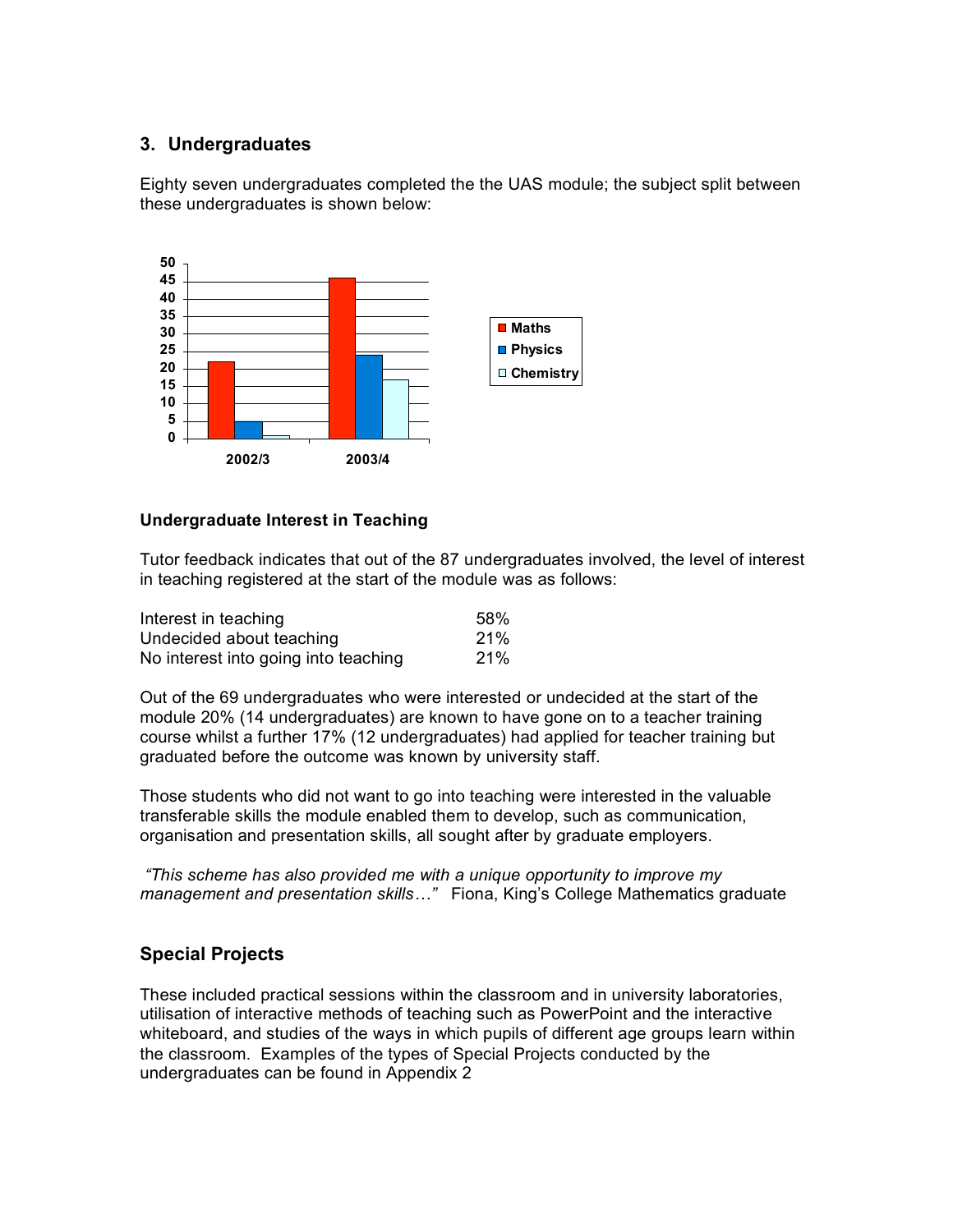#### **4. Schools Involvement**

A total of 54 schools were involved and students worked with pupils in Year 7 through to Year 12. All placements were carried out in secondary schools which included mixed, girls' and boys' schools. The types of school students worked in included comprehensive schools, community colleges, grammar schools and specialist technology colleges. A list of those schools and colleges known to have participated can be found in the Appendix 3.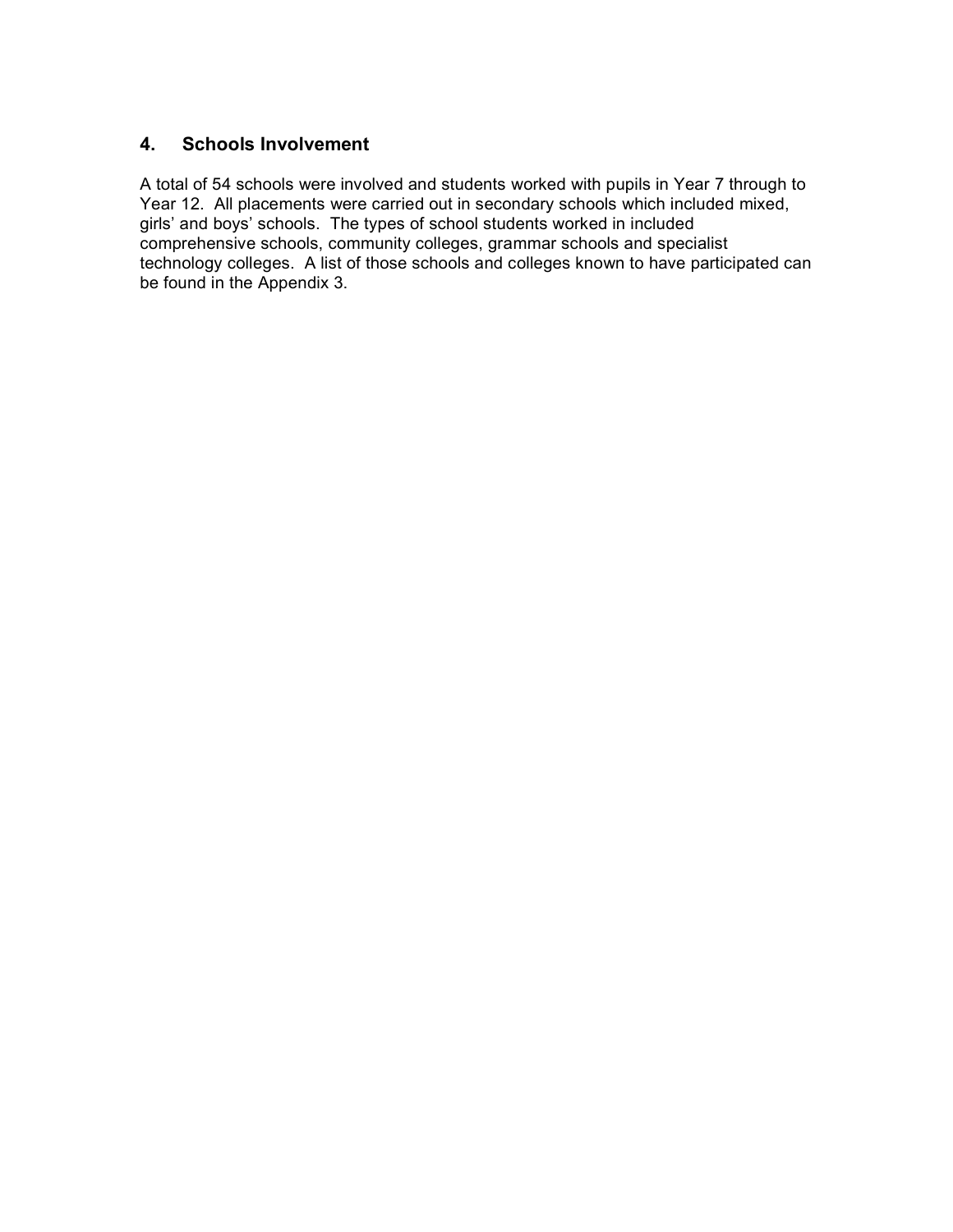# **APPENDIX ONE**

#### **Sanju – University of Southampton - Mathematics**

Sanju is continuing at university to study an MSc in Operational Research and Finance.

"Communicating and teaching mathematics has been a truly enjoyable and worthwhile experience. It has given me an opportunity to gain first hand experience of life as a teacher and as such has allowed me to make an informed decision about my career choice. I have opted to stay on at University to do an MSc in Operational Research and Finance, but I plan to remain aware of the teaching profession and the standards of mathematics education at secondary schools. It has given me an insight into the qualities vital to a mathematics teacher, which I hope to possess should I consider going into teaching later in my career."

#### **Sara – University of Southampton – Mathematics**

Sara is undecided about teaching as a career now but has said that she would consider going into teaching later on.

"This module was really dependent on the amount of work that you put in, not the final answer, unlike other maths units whereby you can work really hard and not get a great mark. It showed me that I do have the skills to work with young people as I aim to do. I do not intend to work as a teacher but would consider it later on. I feel that I need to know more about real life to be a better teacher. I do not think it is appropriate to become a teacher at 22/23 without any experience outside of education. I would definitely recommend this course. Not only have I built up my confidence with young people, but I have positively affected the ability and hopefully the exam results of the groups of Year 11 GCSE groups that I worked with."

#### **Saira– University of Surrey - Mathematics**

Saira is applying to do a PGCE starting in September 2005.

"The scheme gave me the opportunity to experience teaching in a secondary school before applying for a PGCE. I would recommend the scheme to anyone considering a PGCE as teaching is a lot harder than it seems. The experience was very rewarding and gave a variety to the modules on offer in the final year. The module boosted my confidence and I feel much happier to stand up in front of a class of 30 students."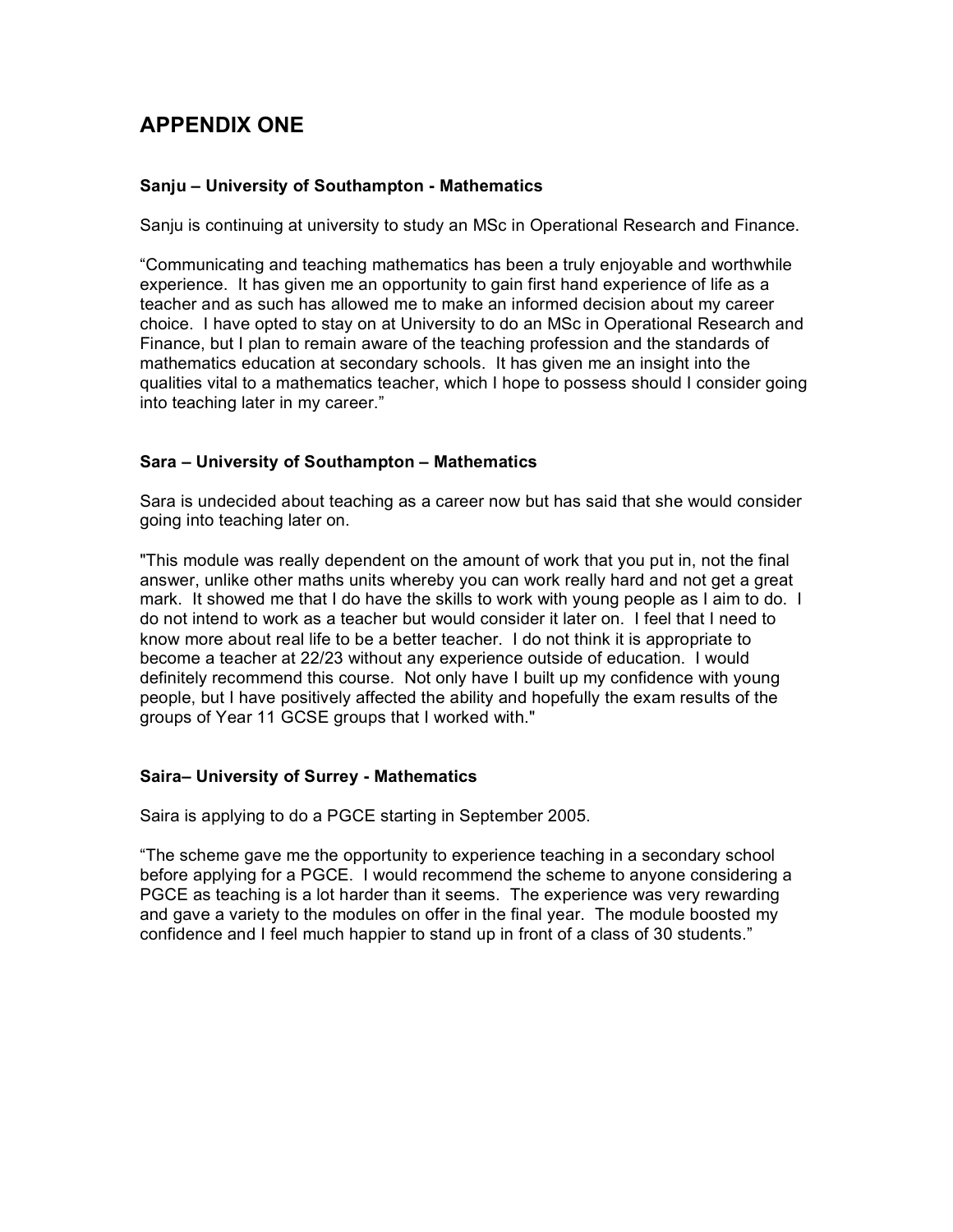#### **Adam – University of Southampton – Chemistry**

Adam is completing his MChem degree before going on to teacher training.

"From the course I gained the chance to see if I was suited to teaching. It enabled me to find out if I enjoyed interacting with the children in a school setting and to gain valuable experience of school set-up and teaching standards and requirements. The whole experience was valuable to me with respect to my future career. It allowed me to confirm my interest in teaching, it also helped me to decide on my preferred area as I was leaning towards secondary/A levels and this placement confirmed this for me. The scheme is considerably different from most others available at the university, especially in terms of assessment. I can think of very few other science related courses that are assessed by a presentation and an outside opinion. I chose to do the module because it would give me valuable insights into my capabilities and would either destroy or reaffirm my desire to be a teacher. It also gave a huge improvement in useful skills like time management and presentation that are essential for teachers."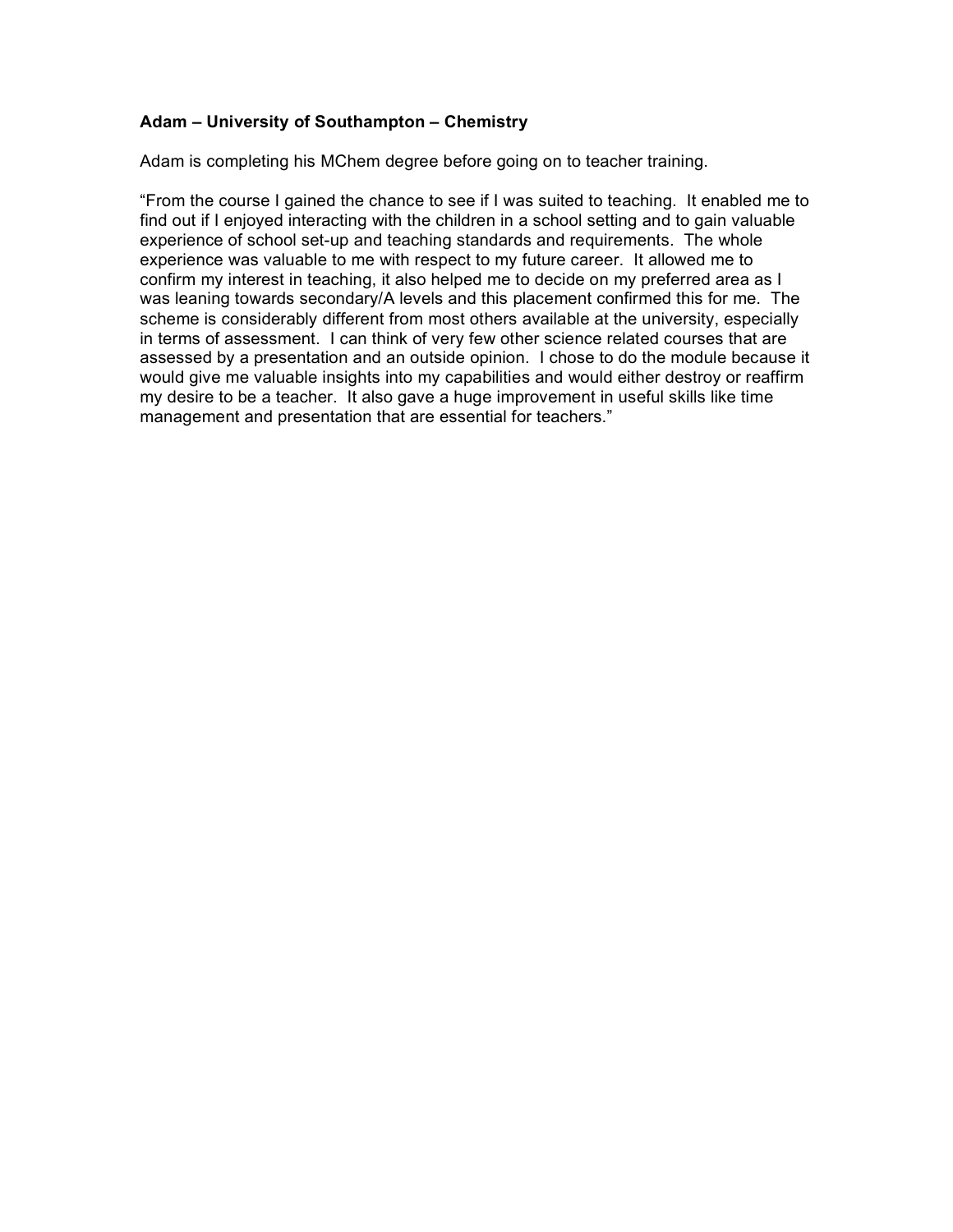# **APPENDIX TWO**

Bacon's College Bushey Meads School Slough Grammar School The Magna Carta School Christ's College Guildford High School George Abbot School St Peter's Catholic Comprehensive School Guildford County School King's College for the Arts & Technology The Bishop David Brown School Broadwater School Jubilee High School Fullbrook School Humphrey Perkins High School Abington High School English Martyrs RC High School Crown Hills Community College Wreake Valley Community College Kendrick Girls' Grammar School Langley Grammar School St Anne's Convent School St George's School Cantell School Millbrook School Redbridge Community School Woodlands Community School Woolston Secondary School Sholing Technology College Alderman Quilley School South Wiltshire Grammar School Graveney School Strodes College